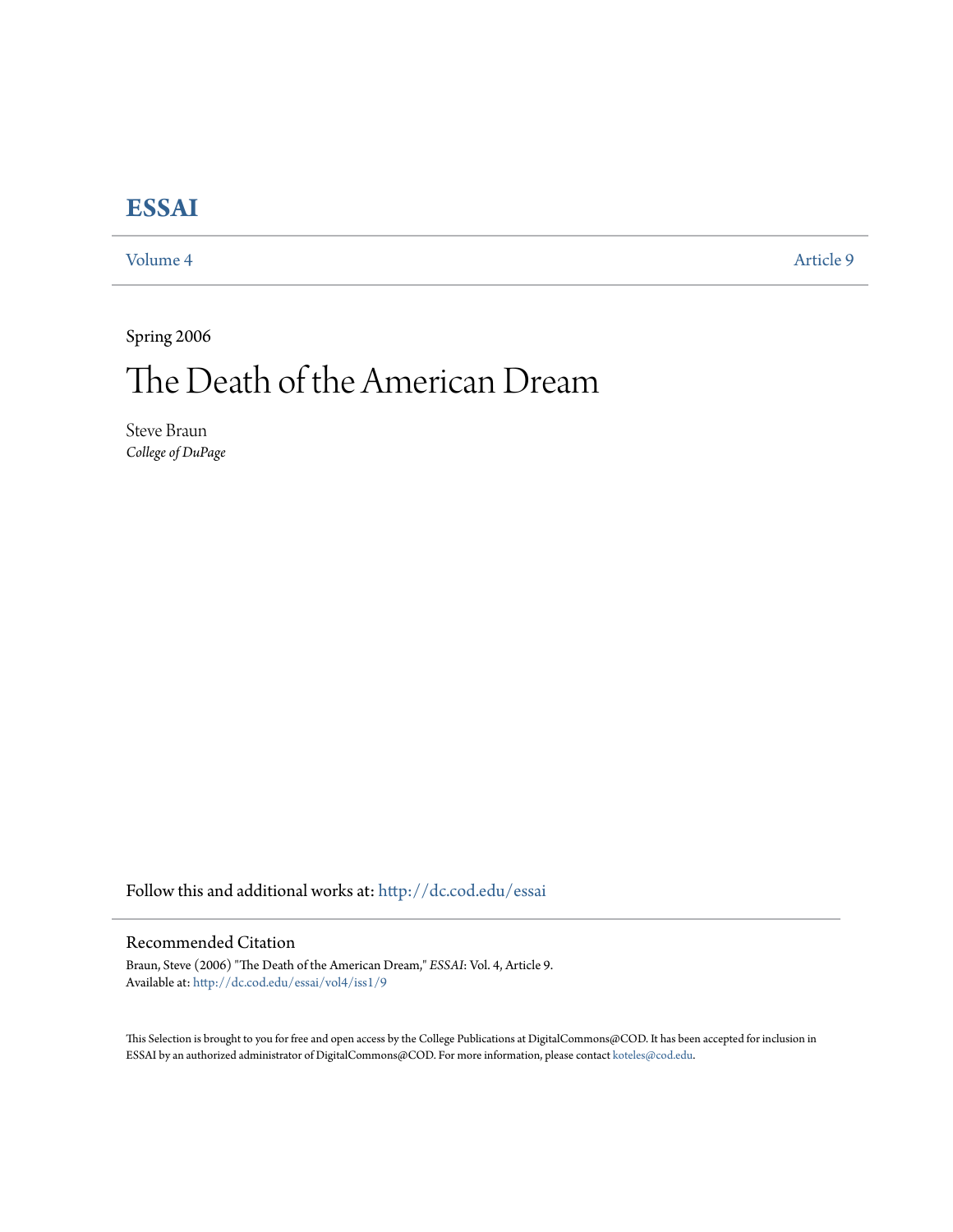#### The Death of the American Dream

#### by Steve Braun

## (Honors English 1102)

The Assignment: Craft an organized, focused, and clearly argued essay in response to Arthur Miller's *Death of a Salesman*.

**T**illy Loman, the main character in Arthur Miller's play, *Death of a Salesman*, wants to live the American dream. He is consumed with his own misguided beliefs regarding success. In Lois Tyson's article, "The Psychological Politics of the American Dream," she W illy Loman, the main character in Arthur Miller's play, *Death of a Salesman*, wants to li<br>the American dream. He is consumed with his own misguided beliefs regarding success<br>In Lois Tyson's article, "The Psychological P (n. pag). Willy's conclusion regarding success, popularity, and happiness, relies on a superficial and immature view of what it means to be well liked. Being well liked, he concludes, must lead to success and happiness. Willy mistakes the image of popularity for the reality of success, ignoring the obvious fact that for some rich men being well liked is not the source of their wealth but its reward. Willy's next door neighbor, Charley, says of financial scoundrel J. P. Morgan, "with his pockets on he was very well liked" (1589). Willy tries to project the image of success by exaggerating his sales prowess, and it's the image of success and the appearance of being well liked that Willy teaches his sons. This image is necessary to secure their success in the world, a world that will open its doors for men who are admired. Willy's obsession with the American Dream, believing that being well liked equates with success, keeps both he and his sons in a state of emotional immaturity. The Loman family's American Dream becomes their prison, constructed of deceit and false pride. They cannot escape their immature behavior of manipulating, lying, and bragging, never realizing that this behavior prevents them from success.

Willy, the patriarch of the family, will do anything to give the illusion that he is living the American Dream of being popular, successful, and a dedicated family man. To create a false impression of prosperity, Willy lives beyond his means. He buys items on credit such as his car, washing machine, vacuum cleaner, and refrigerator. Willy complains, "Once in my life I would like to own something outright before it's broken! I'm always in a race with the junkyard" (1576). Even though entangled in lies, Willy has moments where the reality of his own self image conflicts with his illusion of popularity. For example, he states, "I'll knock'em dead next week, I'll go to Hartford. I'm very well liked in Hartford" (1557). Yet in the same conversation he admits reality by saying, "You know, the trouble is people don't seem to take to me" (1557). This statement indicates that Willy has moments when he acknowledges himself as an average salesman at best. This reality is so unacceptable, however, that he must lie in order to live with himself and meet his expectations of the American Dream.

One possible reason for Willy's obsession with being liked is the abandonment of the family by his father and brother. As a young child Willy did not have the capacity to understand the logic of his family's break up, and may have felt he was to blame. This could have caused Willy's immature attitude regarding popularity and success. Young Willy may have thought, "If only my father and brother liked me, they wouldn't have left." This same thought is reiterated by the adult Willy, "If only people liked me I would sell more and be successful." Tyson refers to Willy's abandonment by his father and brother as leaving him "narcissistically wounded" (n. pag). This wound fills Willy with self doubt and explains his preoccupation with wanting to be well liked.

Willy's brother, Ben, is a pompous braggart who fills Willy's head with amazing stories of wealth, success, and the American Dream. For example, Willy states, "That's the wonder of this

1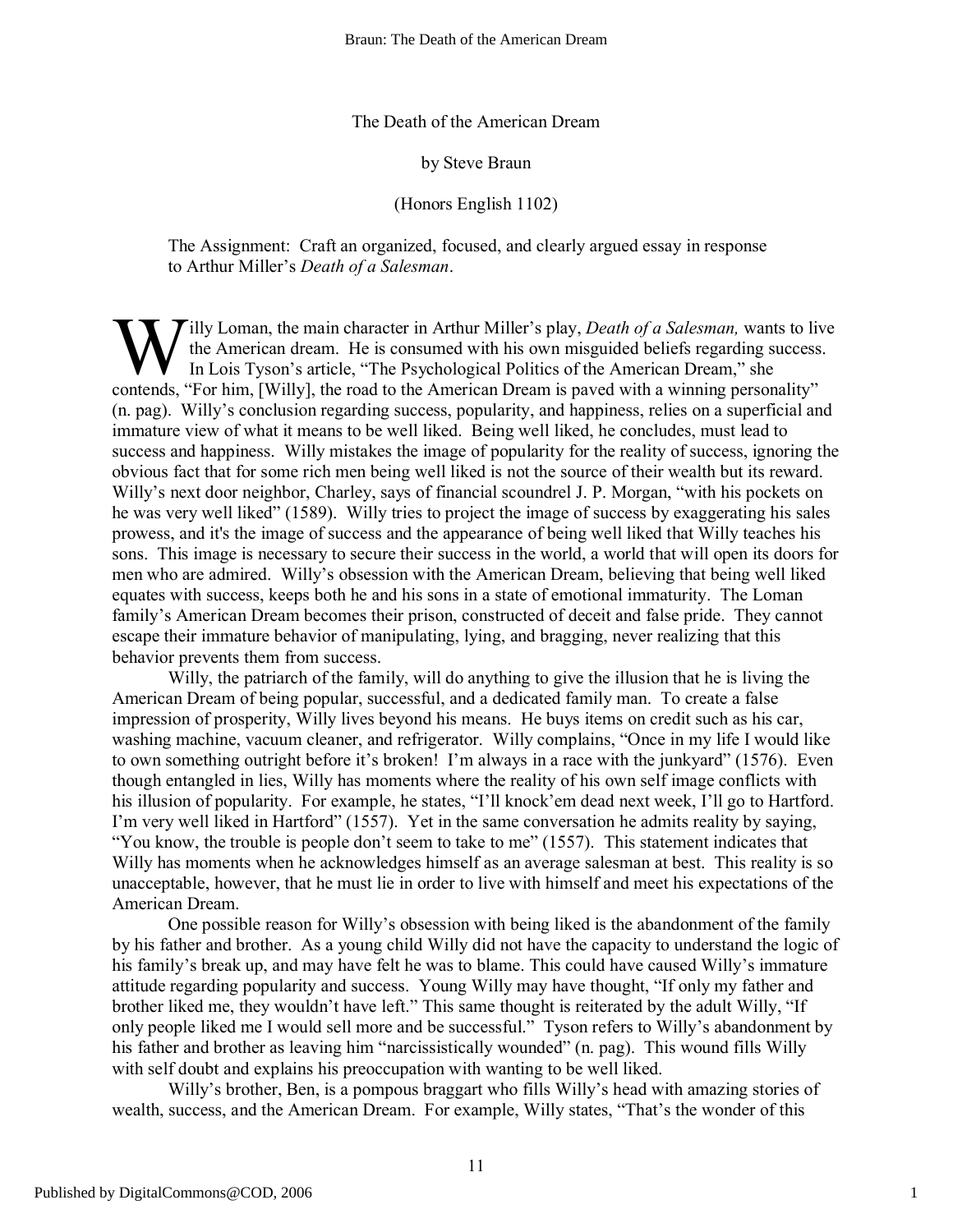country, that a man can end with diamonds here on the basis of being liked" (1583). Because of his obsession with achieving the American Dream and the need for Ben's approval, Willy doesn't comprehend that Ben may not be as successful as he claims.

Another role model that a young Willy had when beginning his sales career was Dave Singleman. Willy viewed Dave as a father figure and believed he was a great man because he was well liked and a proficient salesman. Willy believed Dave's ability to sell was based solely on the admiration of his clients. While being personable does help to sell products, there are other contributing factors such as the economy and supply and demand. In Willy's state of emotional immaturity, he never questions these factors when he isn't successful. Instead he blames himself for not being well liked or makes up excuses and lies about his lack of success. When Willy returns from a business trip he exaggerates his earnings, and only when confronted by his wife does he offer a reason for his failure. Willy proclaims, "The trouble was that three of the stores were half closed for inventory in Boston. Otherwise I woulda broke records" (1556). Willy makes these types of statements to cover up the real reason for his failure which he believes is not being liked.

Willy's anger toward his own lack of success keeps him on the verge of violence, and fuels his hostility towards Charley, his next door neighbor. Even though Charlie has achieved success, Willy does not respect or admire Charley because he is not well liked. When Willy desperately needs a job and Charley offers one, he refuses to accept the job out of immature pride. Charley asks, "When are you going to grow up?" (1589). Willy responds more like a child than a mature man, "You big ignoramus, if you say that to me again I'll rap you one!" (1589). His relationship with Charley and Charley's son, Bernard, develops into a relationship of resentment, envy, yet dependency. Willy resents the success of Charley and his son because Willy does not see them as being well liked, and yet they are more successful than both he and his sons. Willy says of Charley, "He's liked, but he's not-well liked" (1554). When Willy asks Biff if Bernard is well liked, Biff replies, "He's liked, but he's not well liked" (1555). This statement illustrates that Willy's legacy regarding popularity and success is being passed on to his son. The fact that they are successful even though not well liked contradicts Willy's belief of the American Dream.

The reality that the success of Charley and his son is not due to being well liked causes Willy to hold deep resentment for Charley. This resentment is evident by the way Willy treats him. Willy states, "A man who can't handle tools is not a man. You're disgusting" (1561), and "Who the hell do you think you are, better than everybody else? You don't know everything, you big, ignorant, stupid… (1585). For all his indignation, in the end Willy relies upon Charley's success to help him pay his own bills. Willy is also confused by the fact that Charley's son, Bernard, doesn't feel the need to brag about his success as Willy and his sons do. When Charley informs Willy that Bernard is going to argue a case in front of the Supreme Court, Willy inquires, somewhat confused, as to why Bernard didn't mention it. Charley replies, "He don't have to - he's gonna do it" (1588). This statement contradicts Willy's belief that part of the American Dream is to brag about possessions and success earned.

Willy passes his belief that being well liked will lead to success to his sons, Biff and Happy. In B. S. Field's Criticism of *Death of a Salesman,* he states, "Willy's efforts to mold his boys in his own image have not been a failure but a success" (n. pag). Even their names, Willy, Biff, and Happy, are names of boys not mature men. They share Willy's view that unacceptable behavior will be overlooked if you are well liked. Like Willy, Biff and Happy are trapped in a state of immaturity, wanting so badly to be liked that they are constantly testing the world with their lies, failures, and sexual conquests to see if they can still obtain society's approval. Throughout his life Biff exhibits inappropriate behavior by stealing mundane objects. When an adolescent Biff steals a football he is not admonished, but instead praised by his father. Willy states, "Coach'll probably congratulate you on your initiative! That's because he likes you. If somebody else took that ball there'd be an uproar" (1554). Willy, as Biff's role model, promotes the belief that because he is well liked his improper